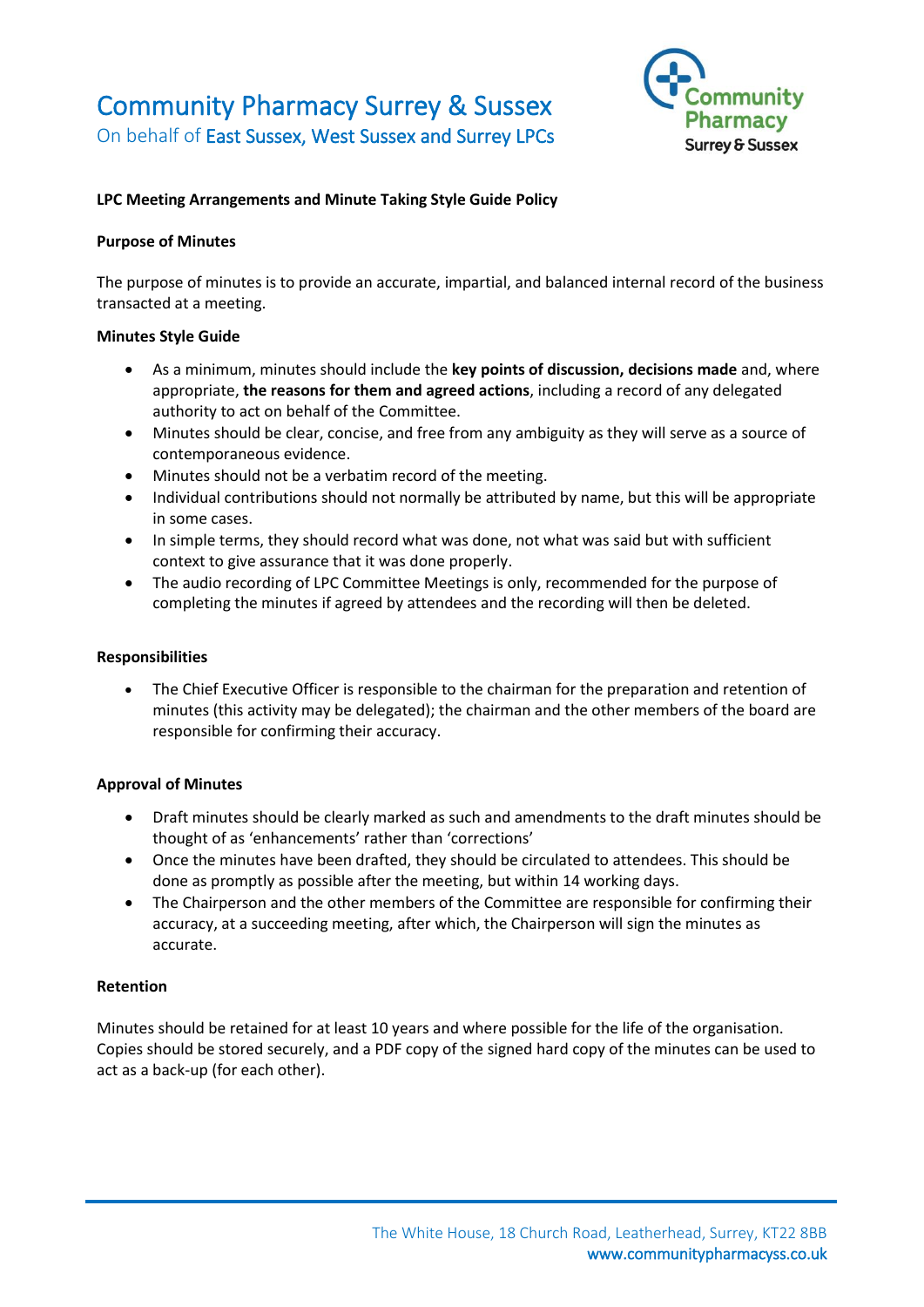## **Access to Minutes and Publication**

To provide complete transparency of LPC meetings discussions and decisions, approved/accepted minutes will be published on the LPC website, within 7 working days, except parts of the meeting held in camera, which can be described in summary, to understand that a matter was discussed.

## **Meeting Planning**

Following a planning meeting with the Chairperson, a clearly listed agenda should be prepared before the meeting identifying the topics for discussion - the agenda should be used to provide the framework for the discussion and the meeting should not stray beyond those items listed to be discussed.

The Chief Executive Officer should discuss with the Chairperson before the meeting any relevant procedural issues and, perhaps most importantly, how they can best support the chairperson.

Topics for discussion should be limited to the activities and responsibilities of the LPC, as well as general industry matters. Examples of LPC activities and responsibilities and general industry matters would include the detailed functions and roles of the LPC including (but not limited to):

- liaising with National Health Service bodies and local authorities on behalf of chemists;
- the negotiation, as representative of the chemists, with NHS and local authority bodies on the conditions of service and remuneration for the provision of locally commissioned services;
- responding to control of entry applications:
- the provision of an advisory service to chemists on local NHS matters;
- current or proposed legislation or regulation for example:
	- $\circ$  liaising with PSNC on defects in existing legislation/regulation and difficulties faced by the sector in complying with such legislation/regulation;
	- o responses to local and national consultations;
	- $\circ$  impact of current or proposed legislation/regulation (without disclosing any commercial information relevant to a member);
- general developments or trends in the sector;
- collection or review of chemist data (but any data that contains commercially sensitive information should be historic, generalised and made anonymous prior to being disclosed to other members); and
- educational or training events for members.

Accompanying the agenda should follow:

- LPC Governance Principles
- Guidance regarding Competition Law for LPC Members
- Declarations of interest forms